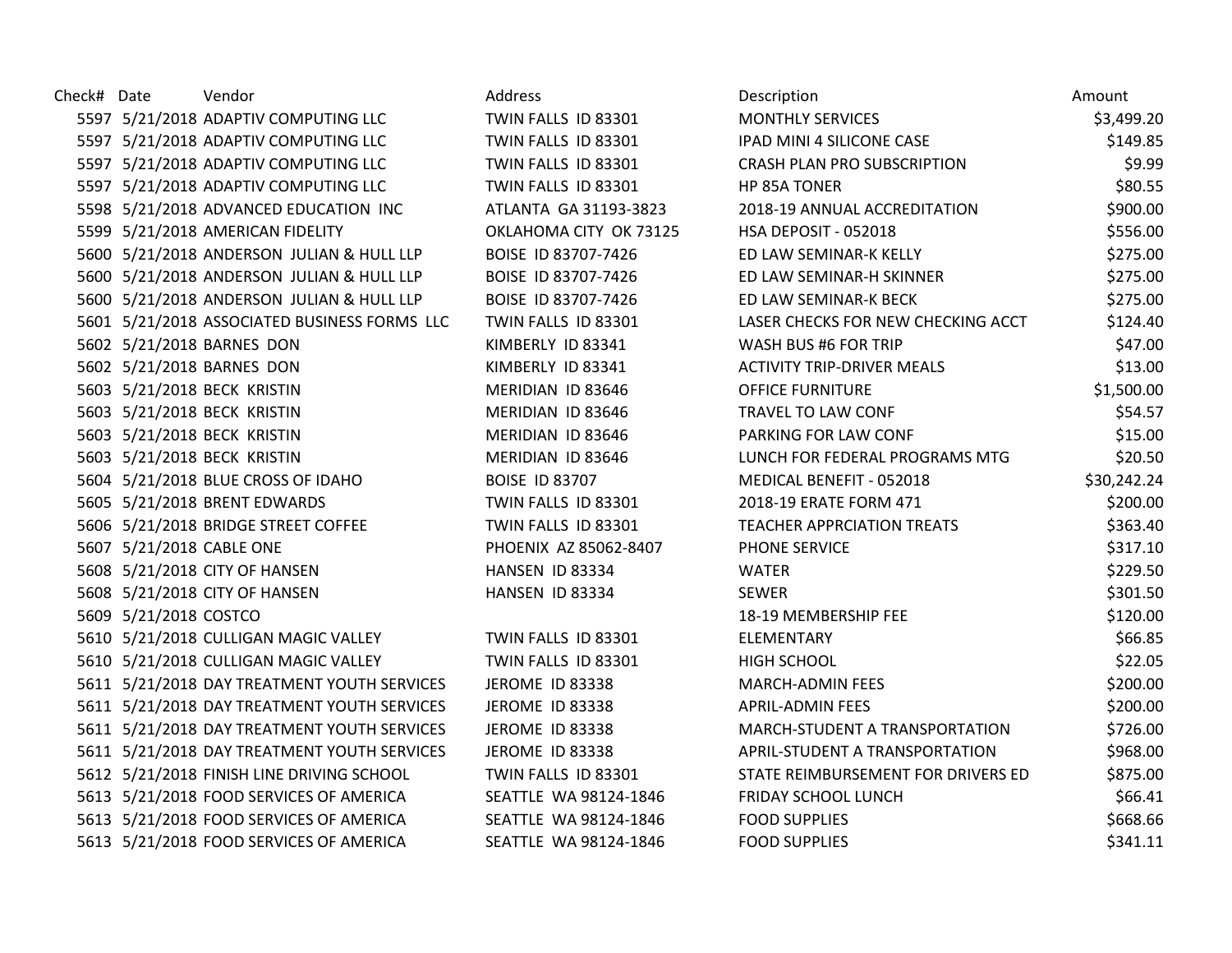5613 5/21/2018 FOOD SERVICES OF AMERICA SEATTLE WA 98124-1846 F 5613 5/21/2018 FOOD SERVICES OF AMERICA SEATTLE WA 98124-1846 F 5613 5/21/2018 FOOD SERVICES OF AMERICA SEATTLE WA 98124-1846 F 5613 5/21/2018 FOOD SERVICES OF AMERICA SEATTLE WA 98124-1846 F 5613 5/21/2018 FOOD SERVICES OF AMERICA SEATTLE WA 98124-1846 F 5613 5/21/2018 FOOD SERVICES OF AMERICA SEATTLE WA 98124-1846 F 5613 5/21/2018 FOOD SERVICES OF AMERICA SEATTLE WA 98124-1846 F 5614 5/21/2018 FRANZ FAMILY BAKERIES LOS ANGELES CA 90074-2654 B 5614 5/21/2018 FRANZ FAMILY BAKERIES LOS ANGELES CA 90074-2654 B 5614 5/21/2018 FRANZ FAMILY BAKERIES LOS ANGELES CA 90074-2654 B 5614 5/21/2018 FRANZ FAMILY BAKERIES LOS ANGELES CA 90074-2654 B. 5615 5/21/2018 GLACIER REFRIGERATION INC TWIN FALLS ID 83303 R 5616 5/21/2018 GRANT PAM SUN VALLEY ID 83354 5617 5/21/2018 GREAT AMERICA FINANCIAL SERV DALLAS TX 75266-0831 C 5617 5/21/2018 GREAT AMERICA FINANCIAL SERV DALLAS TX 75266-0831 C 5618 5/21/2018 HAMILTON SHAREE KIMBERLY ID 83341 C 5618 5/21/2018 HAMILTON SHAREE KIMBERLY ID 83341 5619 5/21/2018 HANSEN SCHOOL DISTRICT #415 EMPLOYER SHARE FIGAL SHARE FIGAL SHARE FIGAL SHARE - 052014.622018 5620 5/21/2018 HANSEN SCHOOL DISTRICT #415 EMPLOYER SHARE PERSI - 052018 EMPLOYER SHARE PERSI - 052018 514.374 5621 5/21/2018 HANSEN SCHOOL DISTRICT #415 PAYROLL - 0521 PAYROLL - 05214,999.999.999.999.999.999.99 5622 5/21/2018 HANSEN SCHOOL DISTRICT 5623 5/21/2018 HENDERSON RICHARD TWIN FALLS ID 83301 5623 5/21/2018 HENDERSON RICHARD TWIN FALLS ID 83301 5624 5/21/2018 HERNANDEZ DACIA **HANSEN ID 83334** T. 5624 5/21/2018 HERNANDEZ DACIA **HANSEN ID 83334** F 5624 5/21/2018 HERNANDEZ DACIA **HANSEN ID 83334** T. 5624 5/21/2018 HERNANDEZ DACIA **HANSEN ID 83334** S 5624 5/21/2018 HERNANDEZ DACIA **HANSEN ID 83334** 5625 5/21/2018 HOME DEPOT CREDIT SERV LOUISVILLE KY 40290-1030 P 5626 5/21/2018 IDAHO DEPT OF HEALTH & WELFARE BOISE ID 83720-0036 M 5627 5/21/2018 IDAHO POWER Seattle WA 98124-1966 JP 5627 5/21/2018 IDAHO POWER Seattle WA 98124-1966 ELEMENTARY \$2,347.524.527 5627 5/21/2018 IDAHO POWER Seattle WA 98124-1966 P 5627 5/21/2018 IDAHO POWER SEATTLE SEATTLE WA 98124-1966 SIDEO

| OOD SUPPLIES                         | \$634.37     |
|--------------------------------------|--------------|
| OOD SUPPLIES                         | \$995.70     |
| <b>FVP</b>                           | \$604.62     |
| <b>FVP</b>                           | \$286.76     |
| ∶FVP                                 | \$492.79     |
| <b>FVP</b>                           | \$434.23     |
| OOD SUPPLIES CREDIT                  | $-539.72$    |
| <b>AKERY GOODS</b>                   | \$55.50      |
| <b>AKERY GOODS</b>                   | \$82.71      |
| <b>AKERY GOODS</b>                   | \$69.44      |
| <b>AKERY GOODS</b>                   | \$93.10      |
| EPAIR ON COOLANT ON WALK IN FREEZER  | \$97.93      |
| <b>MEAL FOR MIGRANT REGIONAL MTG</b> | \$12.98      |
| <b>COPIER AGREEMENT-ELEM</b>         | \$138.00     |
| <b>COPIER AGREEMENT-HS</b>           | \$137.00     |
| <b>AR RENTAL</b>                     | \$199.34     |
| <b><i>MEAL PIER DIEM</i></b>         | \$137.70     |
| MPLOYER SHARE FICA/MEDICARE - 052018 | \$13,004.62  |
| MPLOYER SHARE PERSI - 052018         | \$19,674.37  |
| AYROLL - 052018                      | \$174,956.99 |
| <b>UNCH SALES TAX</b>                | \$1.25       |
| <b>MILEAGE TO SPED LAW CONF</b>      | \$142.04     |
| <b>MILEAGE TO REGION IV DIR MTG</b>  | \$120.84     |
| <b>AXES</b>                          | \$1.64       |
| RIDAY SCHOOL LUNCHES                 | \$480.38     |
| <b>AXES</b>                          | \$8.27       |
| UPPLIES FOR AFTER SCHOOL             | \$102.16     |
| RAVEL TO PREVENTION CONF             | \$264.71     |
| <b>LANTS FOR GREENHOUSE</b>          | \$384.84     |
| <b>JEDICAID MATCH</b>                | \$4,000.00   |
| R/SR HIGH                            | \$1,721.58   |
| <b>LEMENTARY</b>                     | \$2,347.52   |
| <b>RESCHOOL</b>                      | \$79.51      |
| <b>OUTH MODULAR</b>                  | \$16.71      |
|                                      |              |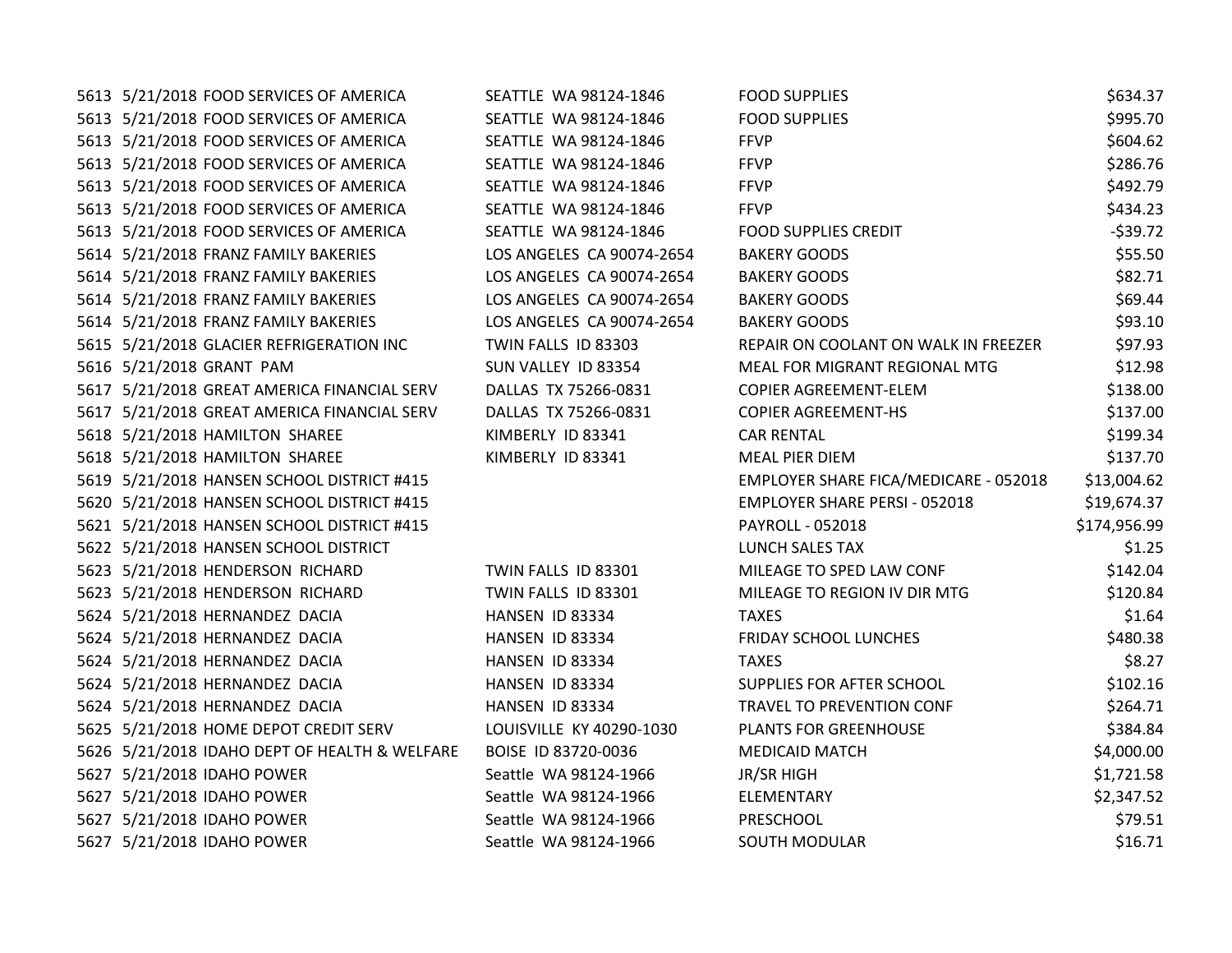| 5627 5/21/2018 IDAHO POWER                  | Seattle WA 98124-1966        | <b>FOOTBALL FIELD</b>                | \$5.19      |
|---------------------------------------------|------------------------------|--------------------------------------|-------------|
| 5627 5/21/2018 IDAHO POWER                  | Seattle WA 98124-1966        | <b>IRRIGATION PUMP</b>               | \$16.60     |
| 5628 5/21/2018 IDAHO STATE BILLING SERVICE  | <b>BOISE ID 83709</b>        | <b>MEDICAID ADMIN</b>                | \$1,604.03  |
| 5629 5/21/2018 INTEGRATED TECHNOLOGIES      | TWIN FALLS ID 83303-1843     | HS-TEACHERS                          | \$142.97    |
| 5629 5/21/2018 INTEGRATED TECHNOLOGIES      | TWIN FALLS ID 83303-1843     | ELEM-SHARP                           | \$200.87    |
| 5629 5/21/2018 INTEGRATED TECHNOLOGIES      | TWIN FALLS ID 83303-1843     | ELEM-XEROX                           | \$117.43    |
| 5629 5/21/2018 INTEGRATED TECHNOLOGIES      | TWIN FALLS ID 83303-1843     | <b>HS OFFICE</b>                     | \$6.16      |
| 5630 5/21/2018 INTERMOUNTAIN GAS            | <b>BOISE ID 83732</b>        | <b>HS</b>                            | \$1,238.04  |
| 5630 5/21/2018 INTERMOUNTAIN GAS            | <b>BOISE ID 83732</b>        | ELEMENTARY                           | \$279.12    |
| 5630 5/21/2018 INTERMOUNTAIN GAS            | <b>BOISE ID 83732</b>        | AG BLDG                              | \$455.77    |
| 5630 5/21/2018 INTERMOUNTAIN GAS            | <b>BOISE ID 83732</b>        | PRESCHOOL                            | \$66.31     |
| 5631 5/21/2018 JOSTENS                      | TWIN FALLS ID 83301          | <b>GRADUATION CAP &amp; GOWN</b>     | \$31.80     |
| 5632 5/21/2018 LAKESHORE LEARNING MATERIALS | CARSON CA 90895              | SIGHT WORD BINGO FOR FAMILY NIGHT    | \$23.60     |
| 5632 5/21/2018 LAKESHORE LEARNING MATERIALS | CARSON CA 90895              | <b>SHIPPING</b>                      | \$5.00      |
| 5633 5/21/2018 MEADOW GOLD DAIRIES-BOISE    | DENVER CO 80271-0960         | <b>MILK PURCHASES</b>                | \$1,854.84  |
| 5634 5/21/2018 MOORE SMITH BUXTON & TURCKE  | <b>BOISE ID 83702</b>        | SPECIAL ED LAW-K BECK                | \$325.00    |
| 5634 5/21/2018 MOORE SMITH BUXTON & TURCKE  | <b>BOISE ID 83702</b>        | SPECIAL ED LAW-R HENDERSON           | \$325.00    |
| 5634 5/21/2018 MOORE SMITH BUXTON & TURCKE  | <b>BOISE ID 83702</b>        | PROFESSIONAL SERVICES                | \$690.00    |
| 5635 5/21/2018 MORETON & COMPANY            | <b>BOISE ID 83719</b>        | 2018-19 INSURANCE RENEWAL            | \$29,193.00 |
| 5635 5/21/2018 MORETON & COMPANY            | <b>BOISE ID 83719</b>        | 2018-19 SAFE SCHOOLS                 | \$113.75    |
| 5636 5/21/2018 NAPA AUTO PARTS              | TWIN FALLS ID 83303-1425     | <b>ANTIFREEZE FOR BUSES</b>          | \$38.94     |
| 5637 5/21/2018 NASSP/NHS                    | BOSTON MA 02241-7939         | 2018-19 HONOR SOCIETY RENEWAL        | \$385.00    |
| 5638 5/21/2018 NORCO                        | SALT LAKE CITY UT 84141-3124 | <b>CYLINDER RENAL</b>                | \$5.96      |
| 5638 5/21/2018 NORCO                        | SALT LAKE CITY UT 84141-3124 | <b>WELDING GASES</b>                 | \$98.56     |
| 5638 5/21/2018 NORCO                        | SALT LAKE CITY UT 84141-3124 | <b>MILLER LINER</b>                  | \$44.06     |
| 5639 5/21/2018 NOVAK CASSANDRA              | TWIN FALLS ID 83301          | MILEAGE TO BOISE TO PICK UP BUS      | \$139.92    |
| 5639 5/21/2018 NOVAK CASSANDRA              | TWIN FALLS ID 83301          | <b>ACTIVITY TRIP-BUS DRIVER MEAL</b> | \$6.50      |
| 5640 5/21/2018 PIERSOL KIM                  | <b>FILER ID 83328</b>        | <b>SUPPLIES FOR CLASS</b>            | \$60.30     |
| 5641 5/21/2018 PLATT                        | BOSTON MA 02241-8759         | PUSH BUTTON FOR PUMP                 | \$57.91     |
| 5642 5/21/2018 POWERSCHOOL GROUP LLC        | SAN FRANCISCO CA 94139-8408  | 2018-19 PROGRAM RENEWAL              | \$2,830.50  |
| 5643 5/21/2018 PRIMARY THERAPY SOURCE       | TWIN FALLS ID 83301          | OCCUPATIONAL THERAPY                 | \$1,310.10  |
| 5643 5/21/2018 PRIMARY THERAPY SOURCE       | TWIN FALLS ID 83301          | PHYSICAL THERAPY                     | \$1,338.80  |
| 5644 5/21/2018 PSI ENVIRONMENTAL            | TWIN FALLS ID 83301-7873     | JR/SR HIGH                           | \$165.80    |
| 5644 5/21/2018 PSI ENVIRONMENTAL            | TWIN FALLS ID 83301-7873     | <b>ELEMENTARY</b>                    | \$69.90     |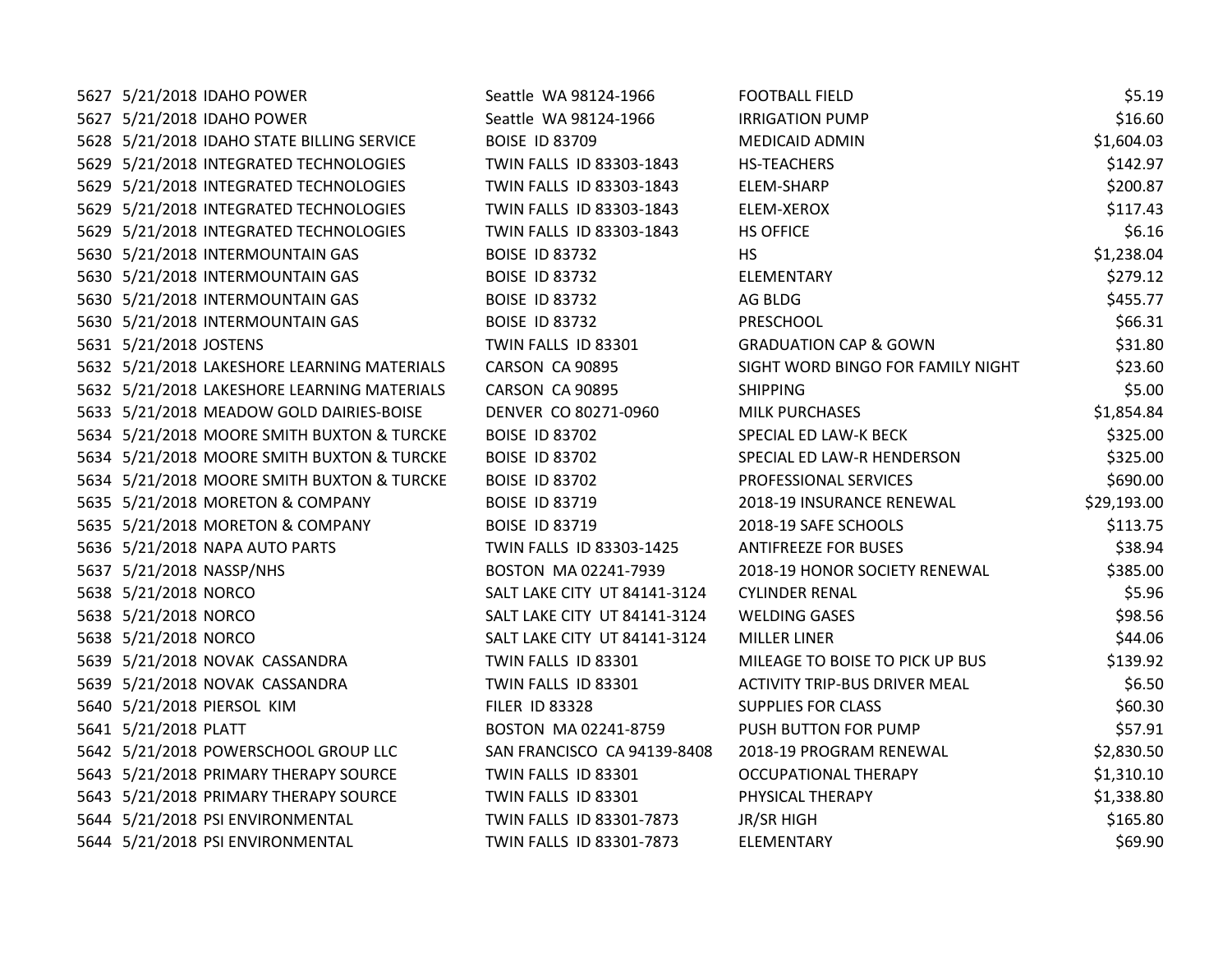| TWIN FALLS ID 83301                                                                                                                                                                                                                                                                                                                                                                                                                                                                                                                                                                                                                                                                                                                                                                                                                                                                                                                                                                                                                                                                                                                 | <b>SNACKS &amp; SUPPLIES</b>          | \$52.86     |
|-------------------------------------------------------------------------------------------------------------------------------------------------------------------------------------------------------------------------------------------------------------------------------------------------------------------------------------------------------------------------------------------------------------------------------------------------------------------------------------------------------------------------------------------------------------------------------------------------------------------------------------------------------------------------------------------------------------------------------------------------------------------------------------------------------------------------------------------------------------------------------------------------------------------------------------------------------------------------------------------------------------------------------------------------------------------------------------------------------------------------------------|---------------------------------------|-------------|
| DECATUR AL 35609-2208                                                                                                                                                                                                                                                                                                                                                                                                                                                                                                                                                                                                                                                                                                                                                                                                                                                                                                                                                                                                                                                                                                               | REPLACE ENGINE IN BUS #7              | \$16,864.14 |
| KIMBERLY ID 83341                                                                                                                                                                                                                                                                                                                                                                                                                                                                                                                                                                                                                                                                                                                                                                                                                                                                                                                                                                                                                                                                                                                   | <b>SPRAY FOR WEEDS</b>                | \$53.98     |
| KIMBERLY ID 83341                                                                                                                                                                                                                                                                                                                                                                                                                                                                                                                                                                                                                                                                                                                                                                                                                                                                                                                                                                                                                                                                                                                   | OIL FOR MOWER                         | \$4.72      |
| KIMBERLY ID 83341                                                                                                                                                                                                                                                                                                                                                                                                                                                                                                                                                                                                                                                                                                                                                                                                                                                                                                                                                                                                                                                                                                                   | <b>REPAIR SUPPLIES</b>                | \$31.65     |
| KIMBERLY ID 83341                                                                                                                                                                                                                                                                                                                                                                                                                                                                                                                                                                                                                                                                                                                                                                                                                                                                                                                                                                                                                                                                                                                   | ELBOW FOR SPRAYER & SPRAY PAINT       | \$5.57      |
| KIMBERLY ID 83341                                                                                                                                                                                                                                                                                                                                                                                                                                                                                                                                                                                                                                                                                                                                                                                                                                                                                                                                                                                                                                                                                                                   | <b>SPRAYER SUPPLIES</b>               | \$26.94     |
| KIMBERLY ID 83341                                                                                                                                                                                                                                                                                                                                                                                                                                                                                                                                                                                                                                                                                                                                                                                                                                                                                                                                                                                                                                                                                                                   | <b>NUTS FOR LAWNMOWER</b>             | \$1.30      |
| TWIN FALLS ID 83301                                                                                                                                                                                                                                                                                                                                                                                                                                                                                                                                                                                                                                                                                                                                                                                                                                                                                                                                                                                                                                                                                                                 | SUPPLIES FOR LITERACY NIGHT           | \$191.07    |
| TWIN FALLS ID 83301                                                                                                                                                                                                                                                                                                                                                                                                                                                                                                                                                                                                                                                                                                                                                                                                                                                                                                                                                                                                                                                                                                                 | SUPPLIES FOR LITERACY NIGHT           | \$191.06    |
| TWIN FALLS ID 83301                                                                                                                                                                                                                                                                                                                                                                                                                                                                                                                                                                                                                                                                                                                                                                                                                                                                                                                                                                                                                                                                                                                 | <b>SUPPLIES FOR TESTING</b>           | \$30.71     |
| TWIN FALLS ID 83301                                                                                                                                                                                                                                                                                                                                                                                                                                                                                                                                                                                                                                                                                                                                                                                                                                                                                                                                                                                                                                                                                                                 | <b>HUSKY WALL</b>                     | \$23.19     |
| TWIN FALLS ID 83301                                                                                                                                                                                                                                                                                                                                                                                                                                                                                                                                                                                                                                                                                                                                                                                                                                                                                                                                                                                                                                                                                                                 | MILEAGE TO ED LAW CONF                | \$142.04    |
| BOISE ID 83701-1012                                                                                                                                                                                                                                                                                                                                                                                                                                                                                                                                                                                                                                                                                                                                                                                                                                                                                                                                                                                                                                                                                                                 | <b>DRUG TEST FOR DRIVER</b>           | \$45.00     |
| PITTSBURGH PA 15264-4481                                                                                                                                                                                                                                                                                                                                                                                                                                                                                                                                                                                                                                                                                                                                                                                                                                                                                                                                                                                                                                                                                                            | TEEN LIVING CLASS SUPPLIES            | \$116.77    |
| PITTSBURGH PA 15264-4481                                                                                                                                                                                                                                                                                                                                                                                                                                                                                                                                                                                                                                                                                                                                                                                                                                                                                                                                                                                                                                                                                                            | <b>FRIDAY LUNCHES</b>                 | \$35.00     |
|                                                                                                                                                                                                                                                                                                                                                                                                                                                                                                                                                                                                                                                                                                                                                                                                                                                                                                                                                                                                                                                                                                                                     | <b>CLOROX WIPES</b>                   | \$22.98     |
|                                                                                                                                                                                                                                                                                                                                                                                                                                                                                                                                                                                                                                                                                                                                                                                                                                                                                                                                                                                                                                                                                                                                     | HONOR SOCIETY ITEMS FOR GRADUATION    | \$126.40    |
| TWIN FALLS ID 83301                                                                                                                                                                                                                                                                                                                                                                                                                                                                                                                                                                                                                                                                                                                                                                                                                                                                                                                                                                                                                                                                                                                 | <b>INTERNET SERVICE</b>               | \$1,500.00  |
| EMMETT ID 83617                                                                                                                                                                                                                                                                                                                                                                                                                                                                                                                                                                                                                                                                                                                                                                                                                                                                                                                                                                                                                                                                                                                     | <b>FOOD SUPPLIES</b>                  | \$3,565.82  |
| LONG BRANCH NJ 07740                                                                                                                                                                                                                                                                                                                                                                                                                                                                                                                                                                                                                                                                                                                                                                                                                                                                                                                                                                                                                                                                                                                | <b>INFOCUS PROJECTOR-5TH GRADE RM</b> | \$552.65    |
| JEROME ID 83338                                                                                                                                                                                                                                                                                                                                                                                                                                                                                                                                                                                                                                                                                                                                                                                                                                                                                                                                                                                                                                                                                                                     | <b>BUS FUEL</b>                       | \$1,767.12  |
| JEROME ID 83338                                                                                                                                                                                                                                                                                                                                                                                                                                                                                                                                                                                                                                                                                                                                                                                                                                                                                                                                                                                                                                                                                                                     | <b>FUEL FOR LAWN MOWER</b>            | \$83.49     |
| <b>JEROME ID 83338</b>                                                                                                                                                                                                                                                                                                                                                                                                                                                                                                                                                                                                                                                                                                                                                                                                                                                                                                                                                                                                                                                                                                              | <b>GAS CREDIT</b>                     | $-51.26$    |
| DALLAS TX 75266-0108                                                                                                                                                                                                                                                                                                                                                                                                                                                                                                                                                                                                                                                                                                                                                                                                                                                                                                                                                                                                                                                                                                                | <b>IPAD</b>                           | \$30.02     |
| TWIN FALLS ID 83303-0249                                                                                                                                                                                                                                                                                                                                                                                                                                                                                                                                                                                                                                                                                                                                                                                                                                                                                                                                                                                                                                                                                                            | FUJIPLA 25" ROLL LAMINATOR            | \$1,159.00  |
| TWIN FALLS ID 83303-0249                                                                                                                                                                                                                                                                                                                                                                                                                                                                                                                                                                                                                                                                                                                                                                                                                                                                                                                                                                                                                                                                                                            | FILING CABINET THAT LOCKS FOR DO      | \$87.98     |
| TWIN FALLS ID 83303-0249                                                                                                                                                                                                                                                                                                                                                                                                                                                                                                                                                                                                                                                                                                                                                                                                                                                                                                                                                                                                                                                                                                            | <b>BOOKS FOR CLASSROOM LIBRARY</b>    | \$526.22    |
| TWIN FALLS ID 83303-0249                                                                                                                                                                                                                                                                                                                                                                                                                                                                                                                                                                                                                                                                                                                                                                                                                                                                                                                                                                                                                                                                                                            | MATS FOR PROTECTION ON PLAYGROUND     | \$107.88    |
| TWIN FALLS ID 83303-0249                                                                                                                                                                                                                                                                                                                                                                                                                                                                                                                                                                                                                                                                                                                                                                                                                                                                                                                                                                                                                                                                                                            | <b>CLASSROOM SUPPLIES</b>             | \$126.24    |
| TWIN FALLS ID 83303-0249                                                                                                                                                                                                                                                                                                                                                                                                                                                                                                                                                                                                                                                                                                                                                                                                                                                                                                                                                                                                                                                                                                            | <b>CLASS CREDIT-R HENDERSON</b>       | \$120.00    |
| TWIN FALLS ID 83303-0249                                                                                                                                                                                                                                                                                                                                                                                                                                                                                                                                                                                                                                                                                                                                                                                                                                                                                                                                                                                                                                                                                                            | RMS FOR ED LAW CONF                   | \$576.00    |
| TWIN FALLS ID 83303-0249                                                                                                                                                                                                                                                                                                                                                                                                                                                                                                                                                                                                                                                                                                                                                                                                                                                                                                                                                                                                                                                                                                            | PLASTIC COVER FOR GREENHOUSE          | \$385.98    |
| HANSEN ID 83334                                                                                                                                                                                                                                                                                                                                                                                                                                                                                                                                                                                                                                                                                                                                                                                                                                                                                                                                                                                                                                                                                                                     | WASH BUS & UNDER HOOD                 | \$44.00     |
| 5645 5/21/2018 RIDLEY'S<br>5646 5/21/2018 RUSH TRUCK CENTER<br>5647 5/21/2018 SELECT SOURCE INC<br>5647 5/21/2018 SELECT SOURCE INC<br>5647 5/21/2018 SELECT SOURCE INC<br>5647 5/21/2018 SELECT SOURCE INC<br>5647 5/21/2018 SELECT SOURCE INC<br>5647 5/21/2018 SELECT SOURCE INC<br>5648 5/21/2018 SKINNER HEIDI<br>5648 5/21/2018 SKINNER HEIDI<br>5648 5/21/2018 SKINNER HEIDI<br>5648 5/21/2018 SKINNER HEIDI<br>5648 5/21/2018 SKINNER HEIDI<br>5649 5/21/2018 SLHS SERVICE AREA<br>5650 5/21/2018 SMITHS CUSTOMER CHARGES<br>5650 5/21/2018 SMITHS CUSTOMER CHARGES<br>5651 5/21/2018 STANGER MARILYN<br>5651 5/21/2018 STANGER MARILYN<br>5652 5/21/2018 TEK-HUT<br>5653 5/21/2018 TOOLS FOR SCHOOLS<br>5654 5/21/2018 TOUCH BOARDS<br>5655 5/21/2018 VALLEY WIDE COOPERATIVE<br>5655 5/21/2018 VALLEY WIDE COOPERATIVE<br>5655 5/21/2018 VALLEY WIDE COOPERATIVE<br>5656 5/21/2018 VERIZON WIRELESS<br>5657 5/21/2018 VISA<br>5657 5/21/2018 VISA<br>5657 5/21/2018 VISA<br>5657 5/21/2018 VISA<br>5657 5/21/2018 VISA<br>5657 5/21/2018 VISA<br>5657 5/21/2018 VISA<br>5657 5/21/2018 VISA<br>5658 5/21/2018 WAYMENT BOB |                                       |             |